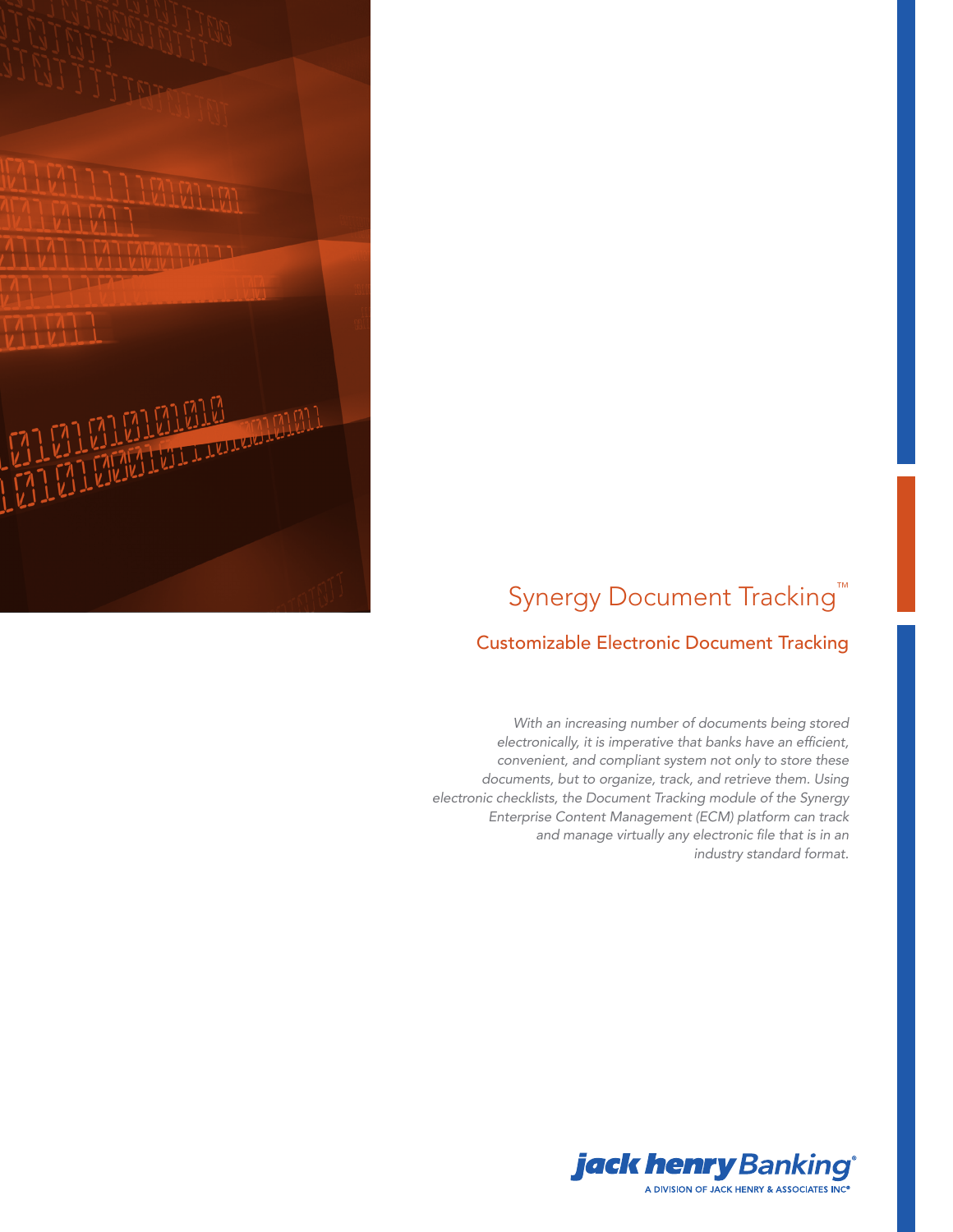## Are Your Electronic Documents Properly Completed and Digitally Stored?

#### BUSINESS VALUE

- Save Money
- Improve **Operations**

#### **COMPATIBILITY**

- SilverLake System®
- CIF 20/20<sup>®</sup>
- Core Director<sup>®</sup>

#### ■ *Synergy Document Tracking enhances ECM by providing banks the ability to securely store and immediately access important documents.*

#### IT WORKS LIKE THIS …

Synergy Document Tracking automates the creation and management of electronic document checklists. This module of the Synergy ECM platform enables banks to further streamline business processes, reduce operational risk, and comply with related regulatory requirements by helping to ensure that important documents are properly completed and digitally stored.

#### CUSTOMIZABLE CHECKLISTS MAKE TRACKING SIMPLE …

Synergy Document Tracking enhances ECM by providing banks with the ability to securely store and immediately access important documents.

Using customizable templates that can be tailored to each bank's specific needs, Synergy Document Tracking enables users to create sophisticated electronic checklists using pre-set values, monitor and manage those checklists, and receive notifications when data is missing or incomplete using the Synergy eDistribution module.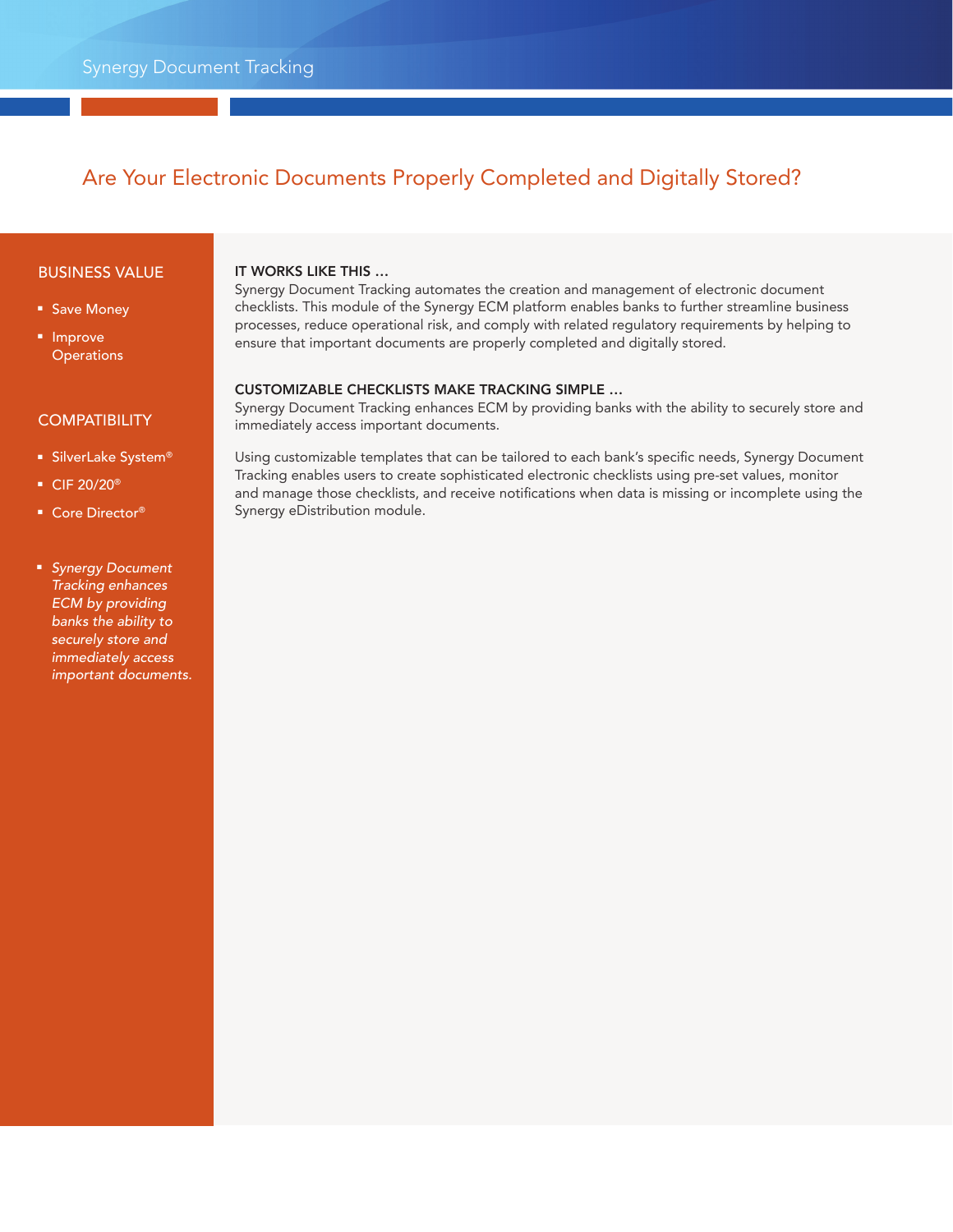

#### TRACK YOUR DOCUMENTS EASILY AND EFFICIENTLY …

Synergy Document Tracking can enhance service levels and convenience by organizing related documents in one location for easy retrieval. Synergy's enhanced hitlist provides multiple users with a practical dashboard view, permitting immediate assessment of the status of individual documents and document groups. This module provides extensive searching capabilities and maintains common searches, allowing for easy access to frequently used queries.

Synergy Document Tracking supports a document level value rating to identify significant documents and assess operational risk. In addition, Synergy Document Tracking offers automated document indexing using printed barcode separator pages, and creates an audit trail of all checklist changes.

#### MORE BENEFITS WITH INTEGRATION …

Fully integrated with the Synergy eDistribution module, Synergy Document Tracking provides the ability to send notices when documents are missing or expired and generates checklist summary reports. The integrated Synergy Workflow module enables users to route reports, notifications, and document sets to key personnel for further processing or review, empowering the appropriate people with prompt decision-making capabilities.